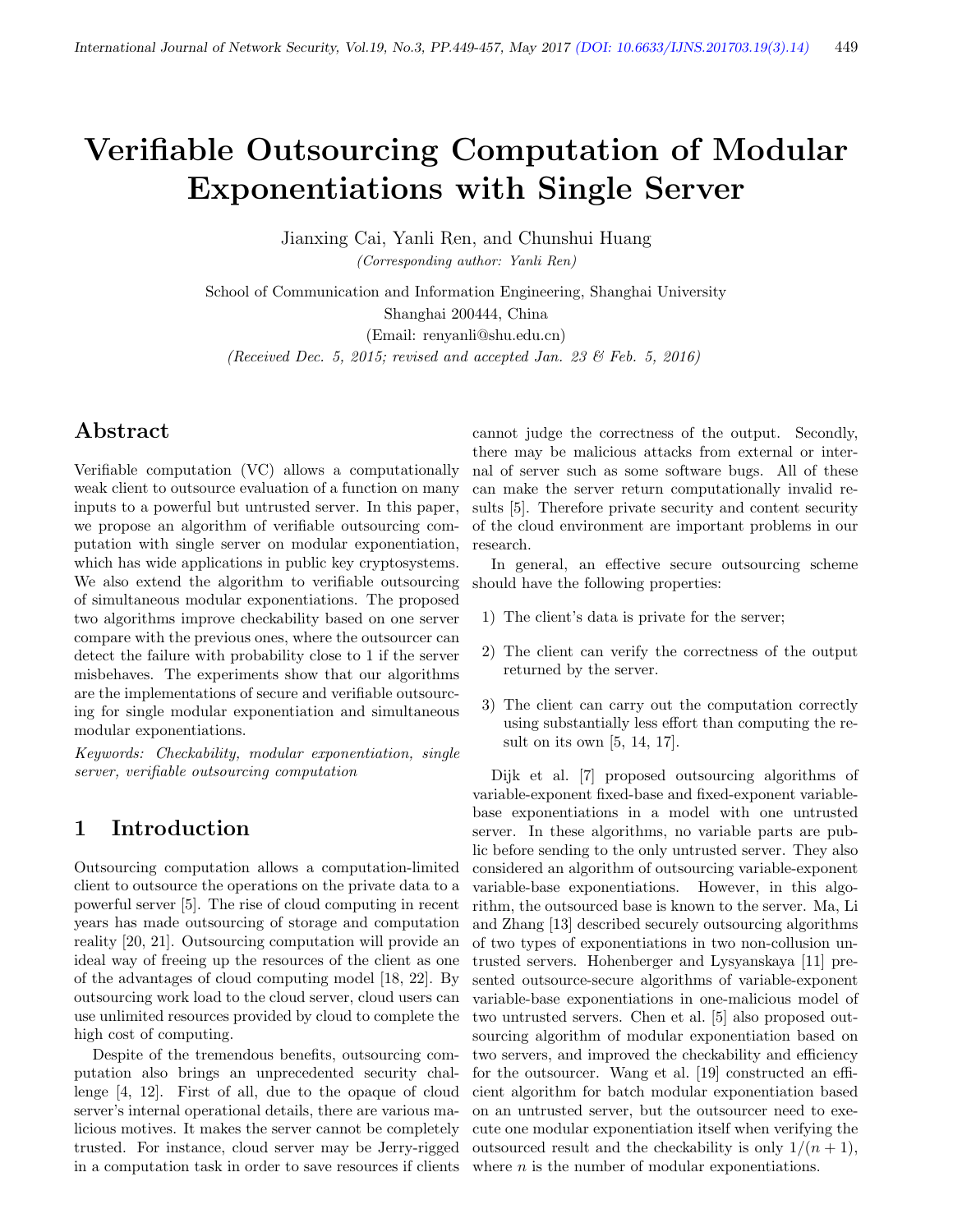In this paper, we first propose a secure verifiable outsourcing algorithm of single modular exponentiation with single server. We also present another outsourcing algorithm for simultaneous modular exponentiations. In the proposed algorithms, the outsourcer could detect any failure with probability close to 1 if the server returns the fault result. The experiments show that the proposed algorithms improve checkability without decreasing efficiency for the outsourcer compare with the previous ones.

The organization of this paper is described as follows: in Section 2, the definitions and security requirements of our algorithms are given. A verify outsourcing algorithm of modular exponentiation is proposed in Section 3. In the following section, we present another outsourcing algorithm for simultaneous modular exponentiations by using single server. The performance evaluation of the proposed algorithms is given in Section 5. We conclude the paper in Section 6.

# 2 Definitions and Security Requirements

In this section, we review definitions and security requirements of outsource-secure algorithms which have been used in [5, 11, 19].

An algorithm  $\mathbf{Alg}$  includes a trusted part T and an untrusted program U which is invoked by T. We use  $T^U$  to denote the work that executed by  $T$  and U. An adversary A is simulated by a pair of algorithms  $A=(E,U')$ , where E denotes the adversarial environment and generates adversarial inputs for  $\mathbf{Alg}$ , and  $U'$  represents an adversarial software written by E. The security model is shown in Figure 1.

Definition 1. (Algorithm with outsource- $I/O$ ) An outsourcing algorithm Alg takes five inputs and generates three outputs. The first three inputs are generated by an honesty party, and the last two inputs are produced by an adversary environment E. The first input is called the honest, secret input, which is private for both  $E$  and  $U'$ ; the second input is honest and protected, which may be known by  $E$ , but is private for  $U'$ ; the third one is called honest and unprotected input, which is public for both E and U. The last two inputs are maliciously chosen by E, and thus they are known for  $E$ . One of them is adversarial and protected, which is protected from  $U'$ ; the other one is public for E, and we call it the adversarial, unprotected input. Similarly, the first output is secret and unknown for both  $E$  and  $U'$ ; the second one is protected, which means it may be public for  $E$ , but protected from  $U'$ ; the last output is unprotected, which are public for both E and  $U'.$ 

As presented in [11], we assume that the two adversaries  $E, U'$  can only make direct communication before the execution of  $T^U$ , and in other cases, they are not be able to communicate directly and must pass message through the outsourcer T. The reason is explained as follows. In the real world, we assume  $E$  is a malicious manufacture, and  $U'$  is a malicious software produced by E. It is obvious that  $U'$  is controlled by  $E$  and they can exchange the messages directly before it is sold to T. However, E cannot send instructions to  $U'$  directly once T begins to invoke  $U'$  as the outsourcing program. During the execution of  $T^U$ , E can only establish an indirect communication channel with  $U'$  through the unprotected inputs and outputs of Alg, which means that all messages they communicate with each other must pass through T.

The following outsource-security definition ensures that both  $E$  and  $U'$  cannot learn nothing about the private inputs and outputs of  $T^U$ , even if T uses the malicious software  $U'$  written by E.

Definition 2. (Outsource-security) Let Alg be an algorithm as defined above. A pair of algorithms  $(T, U)$  is called to be outsource-security if the following conditions holds.

- 1) Correctness:  $T^U$  is a correct execution of Alg.
- 2) Security: For any probabilistic polynomial-time (PPT) adversary  $A=(E,U')$ , there exist two PPT simulators  $(S_1, S_2)$  such that the results of real and ideal experiment are computationally indistinguishable.

**Pair One:**  $EView_{\text{real}} \sim EView_{\text{ideal}}$ , which means that the malicious environment  $E$  cannot learn anything interesting about the secret inputs and outputs during the execution of  $T^U$ . Both of the real process and the ideal process proceed in rounds. The notation "←" denotes the outputs of the procedure in the right hand side.

- The *i*-th round of real process consists of the following steps. The three honest inputs  $(x_{hs}, x_{hn}, x_{hu})$  are chosen by an honest stateful process I where the environment  $E$  cannot access. Then  $E$  chooses estate<sup>i</sup>,  $x_{\rm ap}^{\rm i}$ ,  $x_{\rm au}^{\rm i}$ ,  $stop^{\rm i}$  based on its view from the last round and honest inputs  $(x_{hs}^i, x_{hp}^i, x_{hu}^i)$  given to  $T^U$ , where estate<sup>i</sup> is a random number as reminding what it did next time it is invoked,  $x_{ap}^i$ ,  $x_{au}^i$  are two adversarial inputs, and  $stop<sup>i</sup>$  is the Boolean variable which denotes whether round  $i$  is the last round. Next, the algorithm  $T^{U'}$  is implemented on the inputs (tstate<sup>i-1</sup>,  $x_{hs}^{j^i}$ ,  $x_{hp}^{j^i}$ ,  $x_{hu}^{j^i}$ ,  $x_{ap}^i$ ,  $x_{au}^i$ ), and generates a new state  $tstate^i$  for T, and secret, protected, unprotected outputs  $y_s^i$ ,  $y_p^i$ ,  $y_u^i$ , where tstate<sup>i-1</sup> is T's previously saved state. The oracle  $U'$  saves its current state  $ustate^i$  based on its previously saved state  $ustate^{i-1}.$ 
	- $-$  (istate<sup>i</sup>, x<sup>i</sup><sub>hs</sub>, x<sup>i</sup><sub>hp</sub>, x<sup>i</sup><sub>hu</sub>) ← I(1<sup>k</sup>, istate<sup>i-1</sup>);  $-$  (estate<sup>i</sup>, j<sup>i</sup>, x<sub>ap</sub>, x<sub>au</sub>, stop<sup>i</sup>)  $\leftarrow E(1^k, EView_{real}^{i-1},$  $x_{hp}^i, x_{hu}^i);$
	- $-$  (tstate<sup>i</sup>, ustate<sup>i</sup>, y<sub>s</sub><sup>i</sup>, y<sub>p</sub><sup>i</sup>, y<sub>u</sub><sup>i</sup>)  $\leftarrow$   $T^{U' u state^{i-1}}$  $(tstate^{i-1}, x_{hs}^{j^i}, x_{hp}^{j^i}, x_{hu}^{j^i}, x_{ap}^i, x_{au}^i).$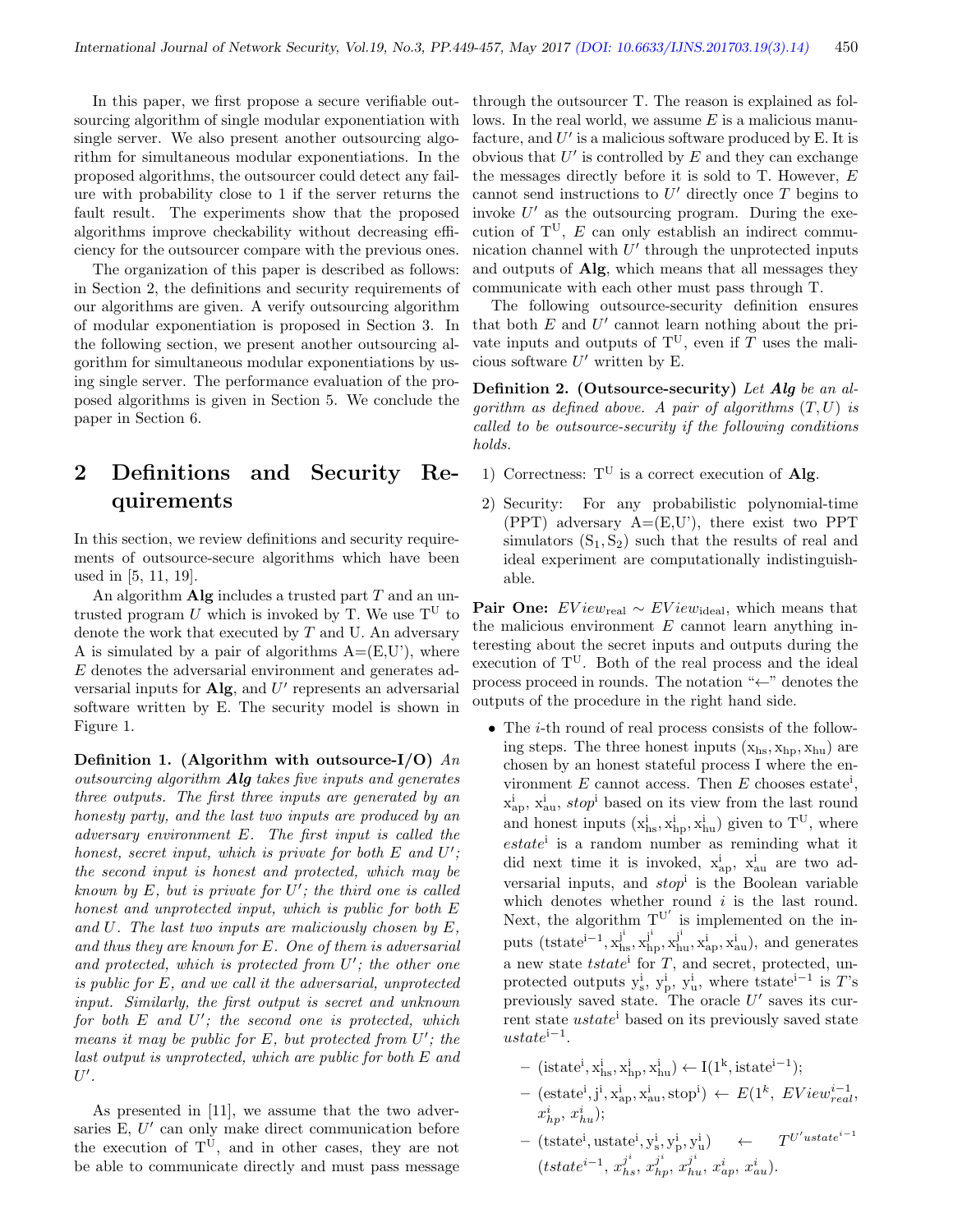

Figure 1: Security model

Thus, the view that the adversarial environment  $E$  gets in the *i*-th round of the real process is  $EView_{\text{real}}^i = (estate^i, y_p^i, y_u^i)$  and the overall view is the view in the last round, i.e.,  $EView_{real}$  =  $EV$ iew<sup>i</sup><sub>real</sub> if stop<sup>i</sup> = TRUE.

• The *i*-th round of ideal process consists of the following steps. In *i*-th round, the stateful simulator  $S_1$ knows nothing about the secret input  $x<sub>hs</sub><sup>i</sup>$ , but is given the protected and unprotected outputs that generated by Alg. Finally,  $S_1$  outputs some values, either  $(y_p^i, y_u^i)$  or  $(Y_p^i, Y_u^i)$  captured by using a Boolean indicator ind<sup>i</sup>. In the whole process,  $S_1$  is allowed to access oracle  $U'$  and  $U'$  saves its state as in the real experiment.

$$
\left. - \text{ (istate}^i, x_{hs}^i, x_{hp}^i, x_{hu}^i \right) \leftarrow I(1^k, istate^{i-1}).
$$

- $-$  (estate<sup>i</sup>, j<sup>i</sup>, x<sub>ap</sub>, x<sub>au</sub>, stop<sup>i</sup>)  $\leftarrow E(1^k, EView_{ideal}^{i-1},$  $x_{hp}^i, x_{hu}^i$ ).
- $-$  (astate<sup>i</sup>, y<sub>1</sub><sup>i</sup>, y<sub>1</sub><sup>i</sup>) ← Alg(astate<sup>i-1</sup>,  $x_{\text{hs}}^{j^i}$ ,  $x_{\text{hp}}^{j^i}$  $x_{\rm hu}^j$ ,  $x_{\rm ap}^{\rm i}$ ,  $x_{\rm au}^{\rm i}$ ).
- $-$  (sstate<sup>i</sup>, ustate<sup>i</sup>, Y<sub>p</sub>, Y<sub>u</sub>, ind<sup>i</sup>)  $\leftarrow$  S<sub>1</sub><sup>U'(ustate<sup>i-1</sup>)</sup>  $(sstate^{i-1}, x_{hp}^{j^i}, x_{hu}^{j^i}, x_{ap}^i, x_{au}^i, y_p^i, y_u^i).$  $- (z_p^i, z_u^i) = ind^i(Y_p^i, Y_u^i) + (1 - ind^i)(y_p^i, y_u^i).$

Thus, the view that  $E$  obtains in the  $i$ -th round of the real process is  $EV$ iew<sup>i</sup><sub>ideal</sub> = (estate<sup>i</sup>,  $z_p^i$ ,  $z_u^i$ ) and the overall view is the view in the last round, i.e.,  $EV$ iew<sub>ideal</sub> =  $EV$ iew<sup>i</sup><sub>ideal</sub> if stop<sup>i</sup> = TRUE.

**Pair Two:** UView<sub>real</sub>  $\sim$  UView<sub>ideal</sub>, which means that the untrusted software  $U'$  written by  $E$  cannot get anything interesting about the inputs and outputs during the execution of  $T^U$ .

• On the basis of the real process described in Pair One, the view of the untrusted software  $U'$  in the real process is  $UView_{real} = ustate^i$  if  $stop^i = TRUE$ . • The *i*-th round of ideal process consists of the following steps. In *i*-th round, the stateful simulator  $S_2$ is given the unprotected outputs that generated by Alg.

$$
\quad - \text{ (istate}^i, x_{hs}^i, x_{hp}^i, x_{hu}^i) \leftarrow I(1^k, istate^{i-1}).
$$

 $-$  (estate<sup>i</sup>, j<sup>i</sup>, x<sub>ap</sub>, x<sub>au</sub>, stop<sup>i</sup>) ← E(1<sup>k</sup>, estate<sup>i-1</sup>,  $x_{hp}^i, x_{hu}^i, y_p^{i-1}, y_u^{i-1}.$ 

 $-$  (astate<sup>i</sup>, y<sub>1</sub><sup>i</sup>, y<sub>1</sub><sup>i</sup>) ← Alg(astate<sup>i-1</sup>,  $x_{\text{hs}}^{j^i}$ ,  $x_{\text{hp}}^{j^i}$  $x_{\rm hu}^j$ ,  $x_{\rm ap}^{\rm i}$ ,  $x_{\rm au}^{\rm i}$ ).

 $-$  (sstate<sup>i</sup>, ustate<sup>i</sup>) ← S<sub>2</sub><sup>U'(ustate<sup>i-1</sup>)</sup>(sstate<sup>i-1</sup>, x<sub>hu</sub><sup>j</sup>  $\mathbf{x}_{\text{au}}^{\text{i}}$ ).

Thus, the view of the untrusted software  $U'$  in *i*-th round of the ideal process is  $UView^i_{ideal} = (ustate^i)$ and the overall view is the view in the last round, which means  $UView_{ideal} = UView_{ideal}$  if stop<sup>i</sup> = TRUE.

Finally, we give the following definition if  $T^U$  is a correct implementation of Alg.

Definition 3. ( $\alpha$ -efficient, secure outsourcing) A pair of algorithms  $(T, U)$  is called  $\alpha$ -efficient if the running time of T is less than an  $\alpha$ -multiplicative factor of that of  $\mathbf{Alg}$  for any inputs x.

Definition 4. ( $\beta$ -checkable, secure outsourcing) A pair of algorithms  $(T, U)$  is called  $\beta$ -checkable if  $T$  detects the error with probability no less than  $\beta$  when  $U'$  deviates from its advertised functionality during the execution of  $T^{U'}(x)$  for any inputs x.

Definition 5.  $((\alpha, \beta)$ -outsource-security) A pair of algorithms  $(T, U)$  is said to be an  $(\alpha, \beta)$ -outsource-secure execution of **Alg** if it is both  $\alpha$ -efficient and  $\beta$ -checkable.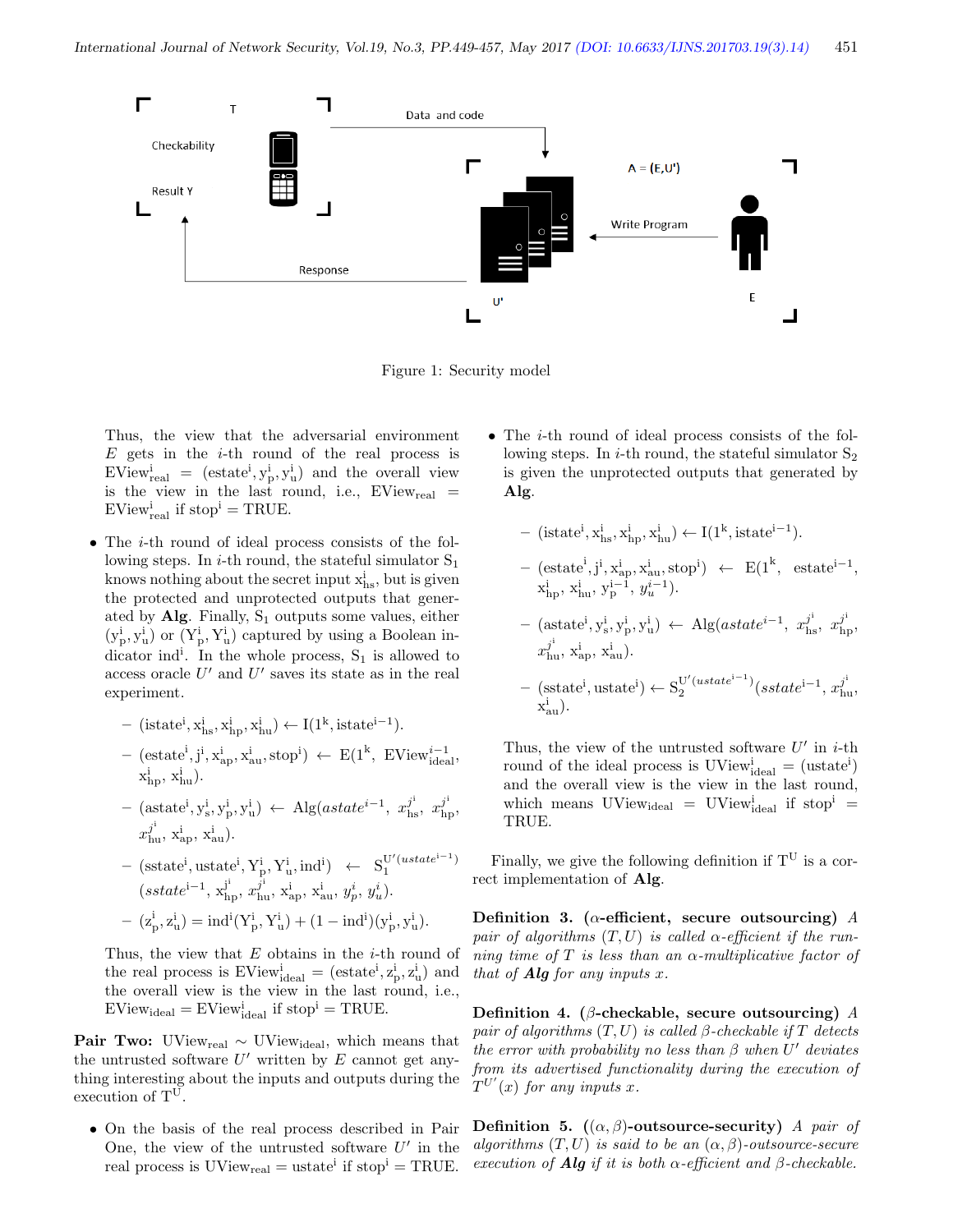# 3 Outsourcing Algorithm of Modular Exponentiation with Single Server

Similar to [5], a subroutine named Rand is invoked in our algorithm. The output is a random pair of the form  $(b, g<sup>b</sup> \mod p)$ , and the input is a prime p and a base  $g \in$  $Z_p^*$ , where  $b \in Z_q$ . To implement this subroutine, we can use a trusted server to generate a table of random for T and T retrieves a new pair in the table when an invocation is needed. We call this table-lookup method. Another method is generating those random pairs by using EBPV generator [15, 19].

The inputs of single server exponentiation (SgExp) include a base u and a power a, where  $a \in \mathbb{Z}_q^*$  and  $u \in \mathbb{Z}_p^*$ , and  $u^q = 1$  mod p. Both a and u are secret for the server U. The output of SgExp is  $u^a$  mod p where p and q are two large primes and  $q|p-1$ .

#### 3.1 Outsourcing Algorithm

Here we propose our algorithm SgExp for secure outsourcing of exponentiations. One important security requirement for SgExp is that an adversary can get any useful information about the inputs and outputs of SgExp. Similar to [5] and [11],  $U(x, y) \rightarrow y^x$  express that we invoke the server to compute one time. And  $(x, y)$  are the inputs while  $y^x$  mod  $p$  are the outputs.

- 1) First, T invokes the subroutine Rand four times to create four blinding pairs  $(\alpha, g^{\alpha})$ ,  $(\beta, g^{\beta})$ ,  $(\varepsilon, g^{\varepsilon})$ ,  $(\theta, g^{\theta})$ . We denote  $A = g^{\alpha} \mod p$ ,  $B = g^{\beta} \mod p$ ,  $C = g^{\varepsilon} \mod p$ ,  $D = g^{\theta} \mod p$ .
- 2) The first logical divisions are

$$
u^{a} = (Aw)^{a} = g^{a} \alpha w^{a} = g^{\beta} g^{\gamma} w^{a} \text{ mod } p,
$$

where  $w = u/A \mod p$  and  $\gamma = (a\alpha - \beta) \mod q$ .

In order to verify the correct of the consequence, we do the second divisions by using another two blinding pairs  $(\varepsilon, g^{\varepsilon})$  and  $(\theta, g^{\theta})$  as follows:

$$
u^{a} = (Cv)^{a} = g^{a\varepsilon}v^{a} = g^{\theta}g^{\tau}v^{a} \bmod p,
$$

where  $v = u/C \mod p$  and  $\tau = (a\varepsilon - \theta) \mod q$ .

- 3) T randomly selects i, j and  $j \neq i$ . Let  $a_1 = a 2^i$ ,  $a_2 = a - 2^j, \, 2^i < a, \, 2^j < a.$
- 4) T runs Rand to obtain eight pairs  $(t_1, g^{t_1})$ ,  $(t_2, g<sup>t_2</sup>), (s_1, g<sup>s_1</sup>), (s_2, g<sup>s_2</sup>), (s_3, g<sup>s_3</sup>), (s_4, g<sup>s_4</sup>),$  $(s_5, g^{s_5}), (s_6, g)$  $T$  then randomly chooses  $m_1, \dots, m_{i-1}, m_{i+1}, \dots, m_{j-1}, m_{j+1}, \dots, m_n \in Z_p^*$ .
- 5) Next,  $T$  queries  $U$  in random order as:

$$
U(\frac{\gamma}{t_1}, g^{t_1}) \rightarrow g^{\gamma},
$$
  

$$
U(a_1, wg^{s_1}) \rightarrow R_{11} = w^{a_1}g^{s_1a_1},
$$

$$
U\left(\frac{s_1a_1 - s_2}{s_3}, g^{s_3}\right) \rightarrow R_{12} = g^{s_1a_1 - s_2},
$$
  
\n
$$
U\left(\frac{\tau}{t_2}, g^{t_2}\right) \rightarrow g^{\tau},
$$
  
\n
$$
U(a_2, v g^{s_4}) \rightarrow R_{21} = v^{a_2} g^{s_4a_2},
$$
  
\n
$$
U\left(\frac{s_4a_2 - s_5}{s_6}, g^{s_6}\right) \rightarrow R_{22} = g^{s_4a_2 - s_5},
$$
  
\n
$$
U(2, m_1) \rightarrow m[1] = m_1^2,
$$
  
\n
$$
U(4, m_1) \rightarrow m[2] = m_2^4,
$$
  
\n...  
\n
$$
U(2^i, w) \rightarrow m[i] = w^{2^i},
$$
  
\n...  
\n
$$
U(2^j, v^{-1}) \rightarrow m[j] = v^{-2^j},
$$
  
\n...  
\n
$$
U(2^n, m_n) \rightarrow m[n] = m_n^{2^n}.
$$

Note 1. Considering both the client and the server computing devices are stored in binary, so we don't think the binary conversion cost computing time.

6)  $T$  computes:

$$
w^{a_1} = R_{11}(R_{12}g^{s_2})^{-1},
$$
  

$$
v^{a_2} = R_{21}(R_{22}g^{s_5})^{-1},
$$

and then checks that whether U produces the correct outputs, i.e.,

 $\text{Bg}^{\gamma}w^{a_1}m[i]m[j] \text{ mod } p = \text{Dg}^{\tau}v^{a_2} \text{ mod } p.$  (1)

If not,  $T$  outputs "error", otherwise,  $T$  computes:

$$
u^a = Bg^{\gamma}w^{a_1}m[i] \bmod p.
$$

#### 3.2 Security Analysis

Lemma 1. (Correctness): In a single untrusted model, the algorithm  $(T, U')$  presented in Section 3.1 is a correct implementation of SgExp.

*Proof.* As described in Section 3.1, we know that  $R_{11}$  =  $w^{a_1}g^{s_1a_1}, R_{12} = g^{s_1a_1-s_2}.$  So,  $R_{11}(R_12g^{s_2})^{-1} = w^{a_1}.$  In addition,  $w^a = w^{a_1+2^i} = w^{a_1}w^{2^i} = w^{a_1}m[i]$ . Therefore,

$$
u^{a} = g^{\beta} g^{\gamma} w^{a} \bmod p
$$
  

$$
= g^{\beta} g^{\gamma} w^{a_{1}} m[i].
$$

Similarly, T compute:

$$
v^{a_2} = R_{21}(R_{22}g^{s_5})^{-1},
$$
  
\n
$$
u^a = g^{\theta}g^{\tau}v^z \mod p
$$
  
\n
$$
= g^{\theta}g^{\tau}v^{a_2}m[j]^{-1}.
$$

 $\Box$ 

**Theorem 1. (Security):** In single untrusted program model, the algorithms  $(T, U)$  are an outsource-secure implementation of  $SqExp$ , where the inputs  $(a, u)$  may be honest, secret; honest, protected; or adversarial, protected.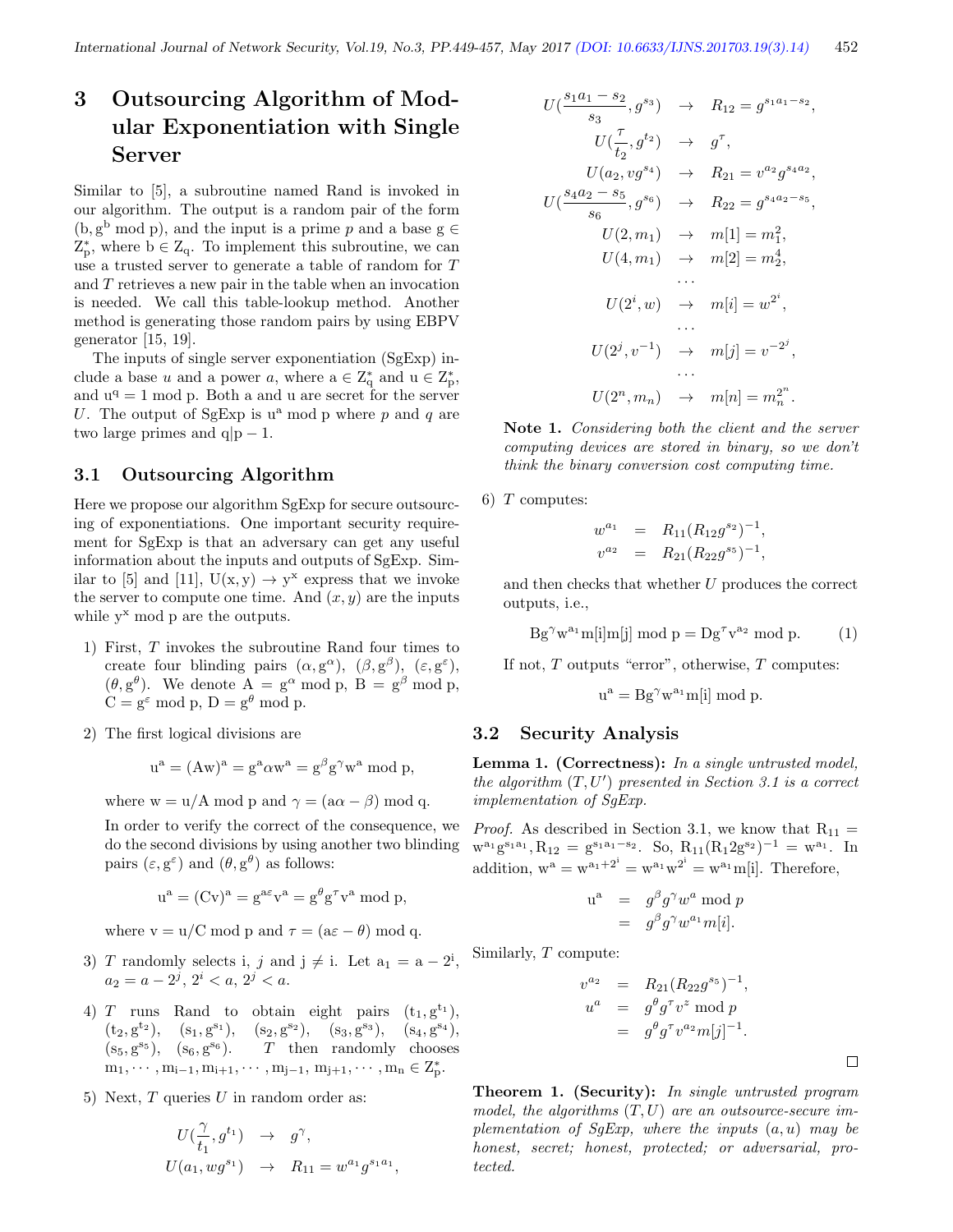*Proof.* Firstly, we show Pair One EView<sub>real</sub> ∼ EView<sub>ideal</sub> holds, which means the adversarial environment  $E$  leans nothing during the execution of  $(T, U')$ . □

If the input  $(a, u)$  is honest, protected or adversarial, protected, the simulator  $S_1$  behaves same as in the real execution. Thus, it needs only to consider the case where  $(a, u)$  is an honest, secret input.

So, suppose  $(a, u)$  is an honest, secret input. The simulator  $S_1$  in the ideal experiment behaves as follows. When receiving the input in the  $i$ -th round,  $S_1$  ignores it and instead submits 6 random queries with the form  $(a_j, u_j)$  and *n* random queries with the form  $(2^k, u'_j)(k \in 1, 2, \dots, n)$ to U'. Then  $S_1$  tests 6 outputs  $(u_j^{a_j})$  and 2 random outputs  $(u'_i^{2^k})$  $j$ ) from U'. If an error is detected, S<sub>1</sub> outputs  $Y_{p}^{i} =$  "error",  $Y_{u}^{i} =$  " $\phi$ ", ind<sup>i</sup>=1. If no error is checked,  $S_1$ <sup>r</sup> verifies the remaining outputs. If all checks pass,  $S_1$ outputs  $Y_p^i \phi$ ",  $Y_u^i = \phi$ ", *ind<sup>i</sup>* = 0; else, S<sub>1</sub> chooses a random element  $r \in Z_p^*$ , and outputs  $Y_p^i = "r", Y_u^i = "\phi",$  $ind<sup>i</sup> = 1$ . In either condition, S<sub>1</sub> saves its own states and those of  $U'$ .

As same as [11], we need to show that the input distribution to  $U'$  in the real experiment is computationally distinguished from that in the ideal one. In the ideal experiment, the inputs are all chosen randomly and uniformly distributed. While in the real experiment, each part of all queries that  $T$  makes to  $U'$  is generated by invoking the subroutine Rand and thus computationally indistinguishable from random. Thus, we have three possible cases to consider. If  $U'$  behaves honest in the *i*-th round, EView<sup>i</sup><sub>real</sub> ~ EView<sup>i</sup><sub>deal</sub>, because the outputs of SgExp in the ideal experiment are not replaced. If  $U'$ misbehaves in the  $i$ -th round, it will be caught by both T and S<sub>1</sub> with probability  $1 - 1/n^2$ , and then the experiment outputs "error"; otherwise, the outputs of SgExp are corrupted by  $U'$ . In the real experiment, the outputs generated by  $U'$  is multiplied together with random values produced by invoking Rand, thus the corrupted outputs of SgExp look random to  $E$ . While in the ideal experiment, the outputs of  $U'$  are replaced by a random value  $r$ . So, we conclude that  $\rm EV\textsc{iew}^i_{\rm real} \sim EV\textsc{iew}^i_{\rm ideal}$  also holds even if  $U'$  is dishonest in the *i*-th round. In all, by the hybrid argument we have  $\text{EView}_{\text{real}} \sim \text{EView}_{\text{ideal}}$ .

Secondly, we show Pair Two UView<sub>real</sub> ∼ UView<sub>ideal</sub> holds, that is to say, the adversarial software  $U'$  leans nothing during the execution of  $(T, U')$ .

In the ideal experiment, the simulator  $S_2$  behaves as follows. On receiving the inputs in the  $i$ -th round,  $S_2$ ignore them but submits 6 random queries of the form  $(a_j, u_j)$  and n random queries of the form  $(2^k, u'_j)$   $(k \in$  $\{1, 2, \dots, n\}$  to U', and then  $S_2$  saves its own states and that of U'. Since all three kinds of inputs are unknown to U', the simulator  $S_2$  is applicable to all those cases. As we know, E can easily distinguish the real and ideal experiments since the outputs of the ideal experiment are never corrupted, but he cannot send the information to  $U'$ since they cannot communicate each other during the ex-

ecution of  $T^U$ . In addition, the input distribution to U' in the real experiment is computationally indistinguishable from that in the ideal experiment randomly chosen by  $S_2$ . Thus, UView<sup>i</sup><sub>real</sub>  $\sim$  UView<sup>i</sup><sub>ideal</sub> holds for each round *i*. In all, we conclude that UView<sub>real</sub>  $\sim$  UView<sub>ideal</sub>.

**Theorem 2.** In one untrusted model, the algorithm  $(T,$ U) presented in Section 3.1 is an  $(O((\log^2 n)/n), 1 1/n^2$ )-outsource-secure implementation of SgExp, where m is the bit length of a.

*Proof.* In order to compute  $u^a$  mod p, SgExp requires 12 calls to Rand, 22 modular multiplication and 8 modular inverse. It takes  $O(1)$  or  $O(\log^2 n)$  modular multiplication by using table-lookup method or the EBPV generator, where  $n$  is the bit of  $q$ . As we know, it takes roughly 1.5*n* modular multiplication to compute  $u^a$  mod p by the square-and-multiply method. Therefore, the algorithm  $(T, U)$  is an  $O((\log^2 n)/n)$ -efficient execution of SgExp.

On the other side, U cannot cheat the outsourcer to accept an error result unless that he knows  $i$  and  $j$ . Since i and j are randomly chosen from  $1, 2, \dots, n$ , the outsourcer can verify an outsourcing result with probability  $1 - 1/n^2$ .

#### 3.3 Comparison

We make a comparison between our scheme SgExp and the schemes in  $[5, 19]$  in Table 1, where  $n$  is the bit length of q.

Note that the scheme [19] needs one modular exponentiation operation and has no advantage for single modular exponentiation. The proposed scheme is superior in checkability, and it is more efficient than that of the scheme in [19]. Our scheme only uses one server but the scheme in [5] is based on two untrusted server though we need more modular multiplications and modular inversions for the outsourcer and more queries to U. Therefore, the proposed scheme improves the checkability based on only one server.

# 4 Outsourcing Algorithm of Simultaneous Modular Exponentiations

We also extend our scheme to an outsourcing algorithm of simultaneous modular exponentiations (Sm-Exp)  $u_1^{\text{a}}u_2^{\text{b}}$  mod p which has important applications in many cryptographic schemes such as trapdoor commitment [3, 8, 9, 16] and chameleon hashing [1, 2, 6, 10].

#### 4.1 Outsourcing Algorithm

There are two bases  $u_1, u_2 \in Z_p^*$  and two powers  $a, b \in Z_q^*$ . We need to compute  $u_1^{\text{a}}u_2^{\text{b}}$  mod p.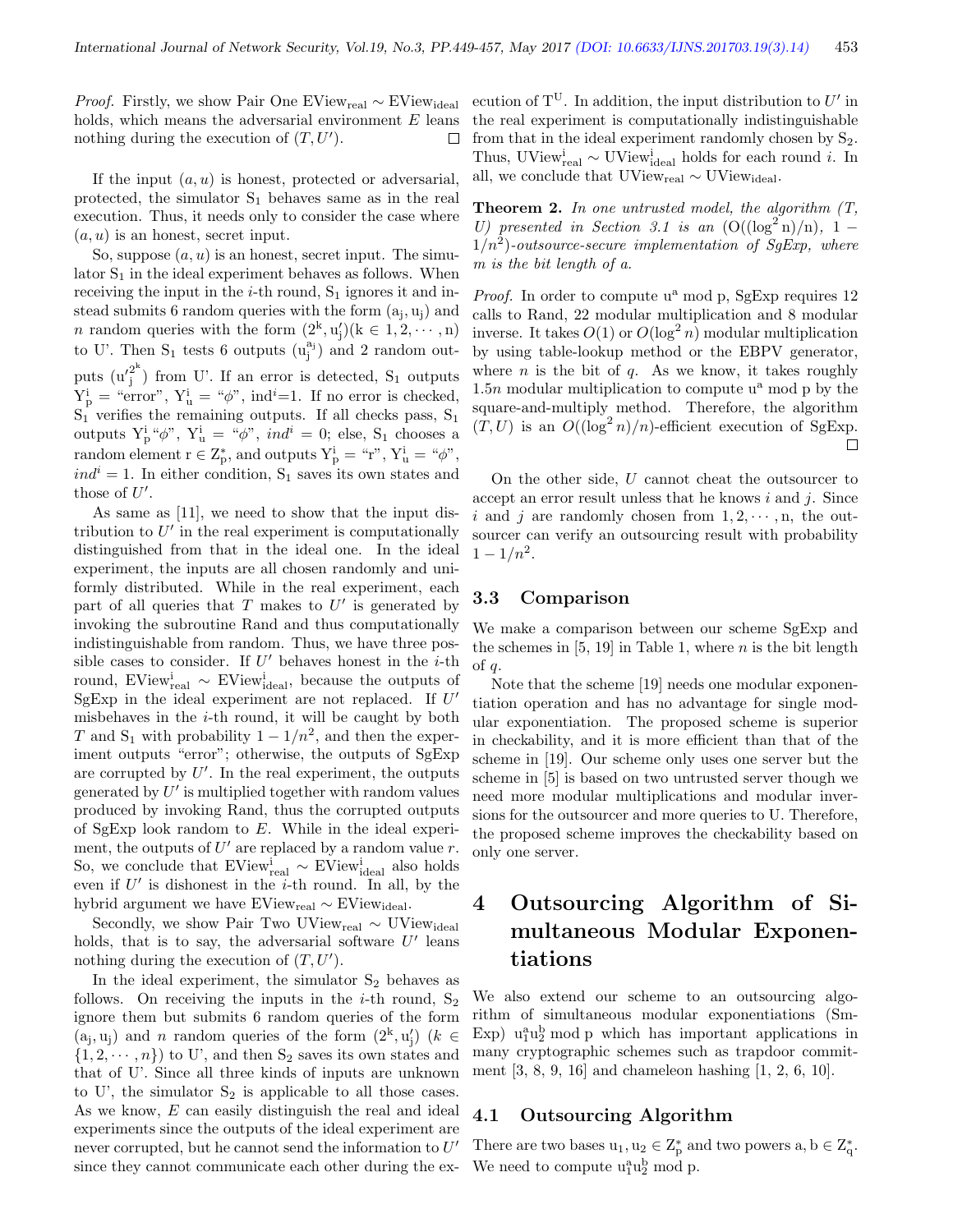|                         | GExp[8]       | Exp[1]      | SgExp             |
|-------------------------|---------------|-------------|-------------------|
| Rand                    |               | 5           | 12                |
| Modular Multiplications | 12            |             | 22                |
| Modular Exponentiation  |               |             |                   |
| Modular Inversions      |               | 3           |                   |
| Queries to $U$          |               |             | $n+6$             |
| Privacy                 |               |             |                   |
| Checkability            | /2            | 2/3         | $1 - 1$<br>$/n^2$ |
| The number of servers   | Single server | Two servers | Single server     |

Table 1: Comparison of outsourcing single exponentiation



Figure 2: Simulation for SgExp algorithm

1) First, T invokes the subroutine Rand four times to create four blinding pairs  $(\alpha, g^{\alpha})$ ,  $(\beta, g^{\beta})$ ,  $(\varepsilon, g^{\varepsilon})$ ,  $(\theta, g^{\theta})$ . We denote:

$$
A = g^{\alpha} \mod p,
$$
  
\n
$$
B = g^{\beta} \mod p,
$$
  
\n
$$
C = g^{\varepsilon} \mod p,
$$
  
\n
$$
D = g^{\theta} \mod p.
$$

2) The first logical divisions are represented as below:

$$
u_1^a u_2^b = (Aw_1)^a (Aw_2)^b = g^{\beta} g^{\gamma} w_1^a w_2^b,
$$

where  $w_1 = u_1/A$ ,  $w_2 = u_2/A$ , and  $\gamma = \alpha(b+a) - \beta$ . Similarly, T executes the second divisions as follows:

$$
u_1^a u_2^b = (Cv_1)^a (Cv_2)^b
$$
  
=  $g^{\theta} g^{\tau} v_1^a v_2^b$ ,

where  $v_1 = u_1/C$ ,  $v_2 = u_2/C$ , and  $\tau = \varepsilon(a + b) - \theta$ .

- 3) T randomly selects k, h, i, j and  $k < h < i < j$ . Let  $a_1 = a - 2^k$ ,  $a_2 = a - 2^h$ ,  $b_1 = b - 2^i$ ,  $b_2 = b - 2^j$ .
- 4) T runs Rand for ten times to obtain ten pairs  $(t_1, g^{t_1}),$  $(t_1), \t(t_2, g^{t_2}), \t(s_1, g)$  $(s_1), (s_2, g^{s_2}),$  $(s_3, g^{s_3}), (s_4, g^{s_4}), (s_5, g^{s_5}), (s_6, g^{s_6})$  $^{s_6}$ ),  $(s_7, g^{s_7})$ ,

 $(s_8, g^{s_8}).$  $T$  randomly generated n-4 integers  $m_1, m_2, \cdots, m_{k-1}, m_{k+1}, \cdots, m_{h-1}, m_{h+1}, \cdots m_{i-1},$  $m_{i+1}, \cdots, m_{j-1}, m_{j+1}, \cdots, m_n \in Z_p^*$ .

5)  $T$  queries  $U$  in random order as:

$$
U(\frac{\gamma}{t_1}, g^{t_1}) \rightarrow g^{\gamma},
$$
  
\n
$$
U(a_1, w_1g^{s_1}) \rightarrow R_{11} = w_1^{a_1}g^{s_1a_1},
$$
  
\n
$$
U(\frac{s_1a_1 - s_2}{s_3}, g^{s_3}) \rightarrow R_{12} = g^{s_1a_1 - s_2},
$$
  
\n
$$
U(b_1, w_2g^{s_1}) \rightarrow R_{21} = w_2^{b_1}g^{s_1b_1},
$$
  
\n
$$
U(\frac{s_1b_1 - s_2}{s_4}, g^{s_4}) \rightarrow R_{22} = g^{s_1b_1 - s_2},
$$
  
\n
$$
U(\frac{\tau}{t_2}, g^{t_2}) \rightarrow g^{\tau},
$$
  
\n
$$
U(a_2, v_1g^{s_5}) \rightarrow R_{31} = v_1^{a_2}g^{s_5a_2},
$$
  
\n
$$
U(\frac{s_5a_2 - s_6}{s_7}, g^{s_7}) \rightarrow R_{32} = g^{s_5a_2 - s_6},
$$
  
\n
$$
U(b_2, v_2g^{s_1}) \rightarrow R_{41} = v_2^{b_2}g^{s_1b_2},
$$
  
\n
$$
U(\frac{s_5a_2 - s_6}{s_8}, g^{s_8}) \rightarrow R_{42} = g^{s_5a_2 - s_6},
$$
  
\n
$$
U(2, m_1) \rightarrow m[1] = m_1^2,
$$
  
\n
$$
U(4, m_1) \rightarrow m[2] = m_2^4,
$$
  
\n
$$
\cdots
$$
  
\n
$$
U(2^k, w_1) \rightarrow m[k] = w_1^{2^k},
$$
  
\n
$$
\cdots
$$
  
\n
$$
U(2^k, v_1^{\mathbf{1}}) \rightarrow m[i] = v_2^{2^i},
$$
  
\n
$$
\cdots
$$
  
\n
$$
U(2^i, v_2) \rightarrow m[i] = w_2^{2^i},
$$
  
\n
$$
\cdots
$$
  
\n
$$
U(2^n, m_n) \rightarrow m[n] = m_n^{2^n}.
$$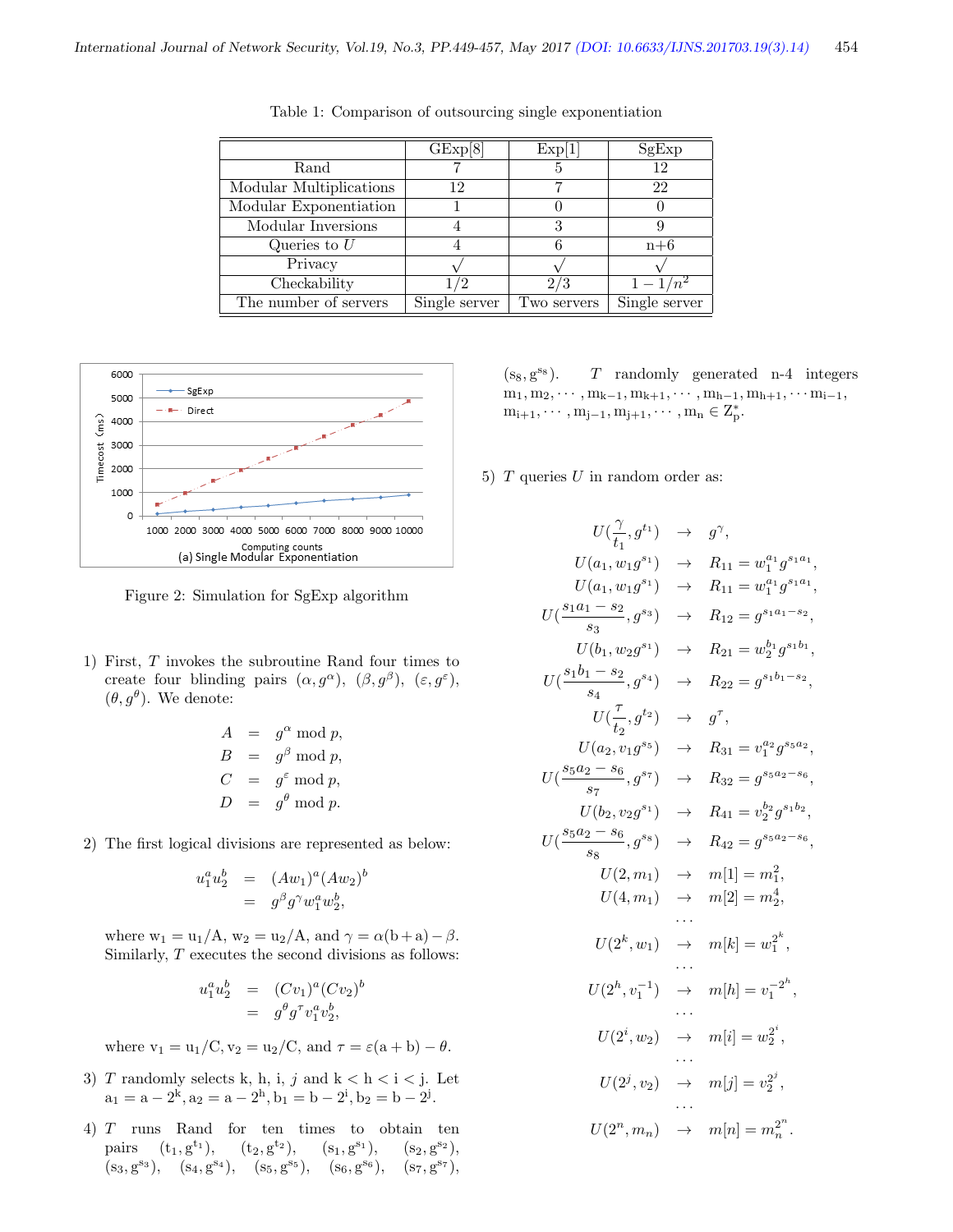

Figure 3: Simulation for SmExp algorithm

6)  $T$  computes:

$$
w_1^{a_1} = R_{11}(R_{12}g^{s_2})^{-1},
$$
  
\n
$$
w_2^{b_1} = R_{21}(R_{22}g^{s_2})^{-1},
$$
  
\n
$$
v_1^{a_2} = R_{31}(R_{32}g^{s_6})^{-1},
$$
  
\n
$$
v_2^{b_2} = R_{41}(R_{42}g^{s_6})^{-1}.
$$

7) Finally, T checks whether U produces the correct outputs, i.e.,

 $Bg^{\gamma}w_1^{a_1}w_2^{b_1}m[k]m[i]m[h] = Dg^{\tau}v_1^{a_2}v_2^{b_2}m[j] \bmod p.$ 

If not,  $T$  outputs "error", otherwise,  $T$  computes:

$$
u_1^a u_2^b = Bg^\gamma w_1^{a_1} w_2^{b_1} m[k] m[i] \bmod p.
$$

#### 4.2 Security Analysis

Lemma 2. (Correctness): In a single untrusted program model, the algorithm  $(T, U)$  presented in Section 4.1 is a correct implementation of SmExp.

As described in Section 4.1, we know that

$$
R_{11} = w_1^{a_1} g^{s_1 a_1},
$$
  
\n
$$
R_{12} = g^{s_1 a_1 - s_2},
$$
  
\n
$$
R_{21} = w_2^{b_1} g^{s_1 b_1},
$$
  
\n
$$
R_{22} = g^{s_1 b_1 - s_2}.
$$

So,

$$
R_{11}(R_{12}g^{s_2})^{-1} = w_1^{a_1},
$$
  
\n
$$
R_{21}(R_{22}g^{s_2})^{-1} = w_2^{b_1}.
$$

In addition,

$$
w_1^a = w_1^{a_1+2^k}
$$
  
\n
$$
= w_1^{a_1} w_1^{2^k}
$$
  
\n
$$
= w_1^{a_1} m[k],
$$
  
\n
$$
w_2^b = w_2^{b_1+2^i}
$$
  
\n
$$
= w_2^{b_1} w_2^{2^i}
$$
  
\n
$$
= w_1^{b_1} m[i].
$$

Therefore,

$$
u_1^a u_2^b = g^\beta g^\gamma w_1^a w_2^b \bmod p
$$
  
=  $g^\beta g^\gamma w_1^{a_1} w_2^{b_1} m[k] m[i] \bmod p.$ 

Similarly, we compute:

$$
v_1^{a_2} = R_{31}(R_{32}g^{s_2})^{-1},
$$
  
\n
$$
v_2^{b_2} = R_{41}(R_{42}g^{s_2})^{-1},
$$
  
\n
$$
u_1^{a}u_2^{b} = g^{\theta}g^{\tau}v_1^{a}v_2^{b} \bmod p
$$
  
\n
$$
= Dg^{\tau}v_1^{a_1}v_2^{b_1}m[j]m[h]^{-1} \bmod p.
$$

As same as Theorems 1 and 2, we can easily prove the following theorems.

Theorem 3. (Security): In one untrusted model, the algorithm  $(T, U)$  presented in Section 4.1 is an outsource-secure implementation of SmExp, where the inputs  $(a, b; u_1u_2)$  may be honest, secret; honest, protected; or adversarial, protected.

Theorem 4. In one untrusted model, the algorithm  $(T, U)$  presented in Section 4.1 is an  $(O((\log^2 n)/n))$ ,  $1-1/n^4$ )-outsource-secure execution of SmExp, where n is the bit length of q.

Proof. As Theorem 2, the algorithm (T, U) presented in Section 4.1 is an  $O((\log^2 n)/n)$ -efficient implementation of SmExp. On the other hand, U cannot cheat the outsourcer to accept an error result unless that he knows  $k$ ,  $h, i$  and j. Since  $k, h, i$  and j are randomly chosen from  $\{1, 2, \dots, n\}$ , the outsourcer can verify an outsourcing result with probability  $1 - 1/n^4$ .  $\Box$ 

#### 4.3 Efficiency

We also make a comparison among the proposed SmExp algorithm and other outsourcing algorithms of simultaneous exponentiation. The comparison is given in Table 2.

Note that the proposed SmExp algorithm is more efficient then the GExp algorithm since no modular exponentiation is needed. For the outsourcer, the SmExp algorithm improves the checkability based on only one server though it needs more modular multiplications and modular inversions.

### 5 Performance Evaluation

The experimental evaluation of the proposed outsourcing algorithms will be provided in this section. Our experiment is simulated on two Windows machines with Intel(R)  $Core(TM)$  i5-3470 CPU running at 3.20 GHz and 4G memory (local user), and Intel(R) Core(TM) i7-3770 CPU running at GHz and 16G memory (cloud server), respectively. We choose  $C^{++}$  as the programming language. The Multiple Precision Integers and Rational Library (MPIR) are used in our experiments.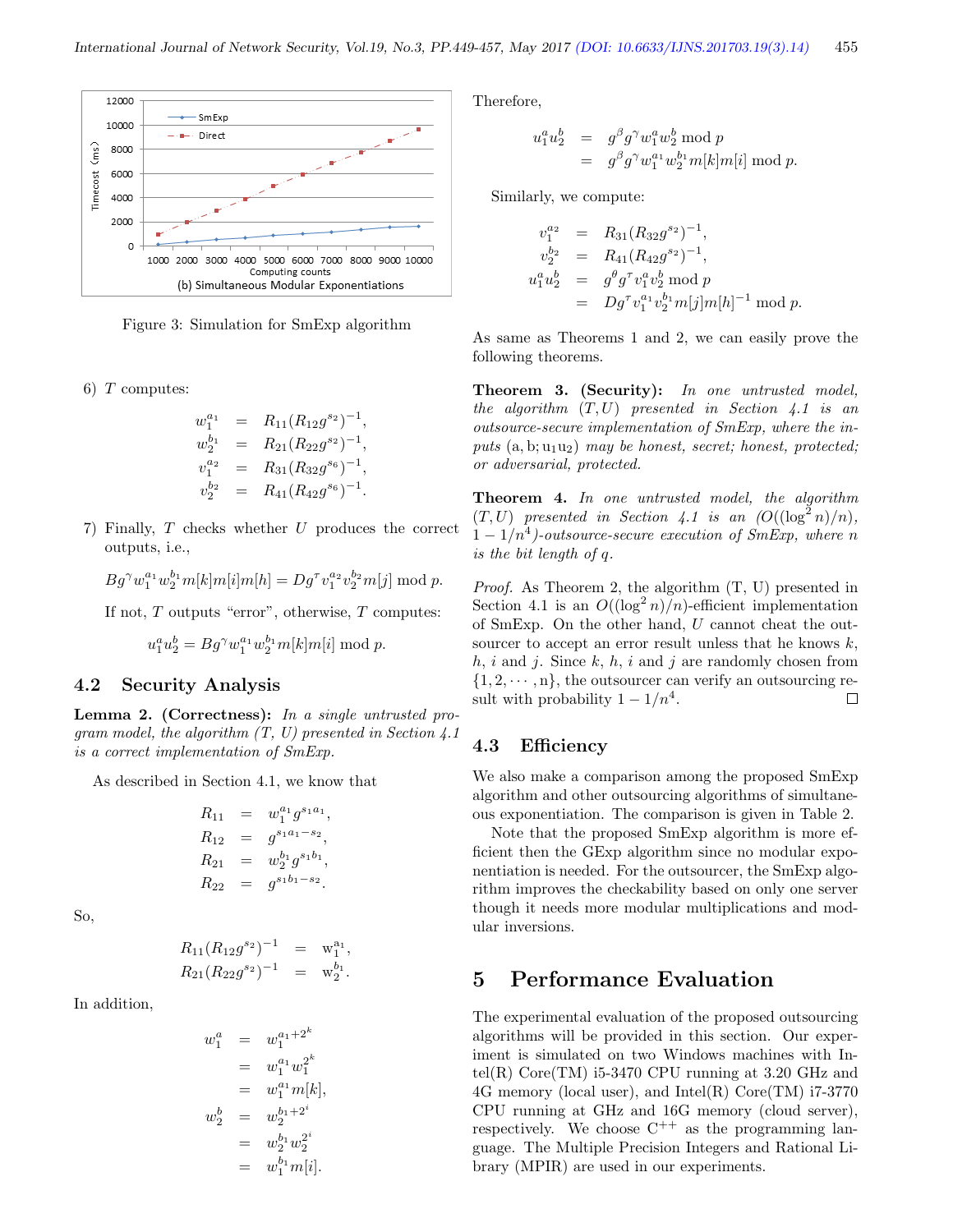|                         | GExp[8]       | SExp[1]     | SmExp         |
|-------------------------|---------------|-------------|---------------|
| Rand                    |               |             | 14            |
| Modular Multiplications | 17            | 10          | 38            |
| Modular Exponentiation  |               |             |               |
| Modular Inversions      |               |             | 11            |
| Queries to $U$          |               |             | $n+10$        |
| Privacy                 |               |             |               |
| Checkability            | 1/3           | 2/3         | $1-1/n^4$     |
| Security Model          | Single server | Two servers | Single server |

Table 2: Comparison of outsourcing simultaneous exponentiation

The parameters of  $p$  and  $q$  are same to Federal Information Processing Standards for DSA (FIPS-186-2). That is, p is a 512-bit prime and  $q|p-1$  is a 160-bit prime.

- $p = 8df2a494492276aa3d25759bb06869cbeac0d83a$ f b8d0cf7cbb8324f0d7882e5d0762f c5b7210eaf c2e9adac32ab7aac49693df bf83724c2ec0736ee 31c80291.
- $q = c773218c737ec8ee993b4f2ded30f48edace915f.$

In Figure 2 and Figure 3, we provide the simulation of SgExp and SmExp algorithm, which means that the fault can be found with probability close to 1 if the server misbehaves. It is obvious that the time cost for the outsourcer T is much smaller than that for directly computing single modular exponentiation and simultaneously modular exponentiations since that a number of computations have been delegated to the server. Therefore, the proposed SgExp and SmExp algorithm are the implementations of secure and verifiable outsourcing for single modular exponentiation and simultaneously modular exponentiations.

In addition, we provide the evaluation time of the outsourcer for single modular exponentiation and simultaneously modular exponentiations proposed in [5, 19] and our paper. We show the result in Table 3. From Table 3, we conclude that for the outsourcer, the proposed SgExp and SmExp algorithm are more efficient than GExp proposed in [19]. The proposed algorithms improve the checkability based on one server though more time is needed than Exp and SExp of [5].

## 6 Conclusions

In this paper, we first propose an outsourcing algorithm for single modular exponentiation based on one server, and then extend the algorithm to secure outsourcing of simultaneous modular exponentiations. In the proposed two algorithms, the outsourcer can verify the outsourcing result efficiently and detect the error with probability close to 1. Our algorithms are superior in checkability and more efficient than that of the previous ones based on one untrusted server.

### Acknowledgments

The work described in this paper was supported by the Natural Science Foundation of China (Grant No. 61373151, 61472235, 61572309, U1536108), and the Innovation Program of Shanghai Municipal Education Commission (Grant No. 14YZ020).

### References

- [1] G. Ateniese, B. de Medeiros, "On the key exposure problem in chameleon hashes," in Security in Communication Networks (SCN'05), LNCS 3352, pp. 165–179, Springer, 2005.
- [2] G. Ateniese, B. de Medeiros, "Identity-based chameleon hash and applications," in International Conference on Financial Cryptography (FC'04), LNCS 3110, pp. 164–180, Springer, 2004.
- [3] G. Brassard, D. Chaum, C. Cepeau, "Minimum disclosure proofs of knowledge," Journal of Computer and System Sciences, vol. 37, no. 2, pp. 156–189, 1988.
- [4] Z. Cao, L. Liu, "A note on two schemes for secure outsourcing of linear programming," International Journal of Network Security, vol. 19, no. 2, pp. 323– 326, 2017.
- [5] X. Chen, J. Li, J. Ma, et al., "New algorithms for secure outsourcing of modular exponentiations," IEEE Transactions on Parallel and Distributed Systems, vol. 25, no. 9, pp. 2386–2396, 2014.
- [6] X. Chen, F. Zhang, W. Susilo, et al., "Efficient generic on-line/off-line signatures without key exposure," in Applied Cryptography and Network Security (ACNS'07), LNCS 4521, pp. 18–30, Springer, 2007.
- [7] M. Van Dijk, D. Clarke, B. Gassend, et al., "Speeding up exponentiation using an untrusted computational resource," Designs, Codes and Cryptography, vol. 39, no. 2, pp. 253–273, 2006.
- [8] X. Dong, "A multi-secret sharing scheme based on the CRT and RSA," International Journal of Electronics and Information Engineering, vol. 2, no. 1, pp. 47–51, 2015.